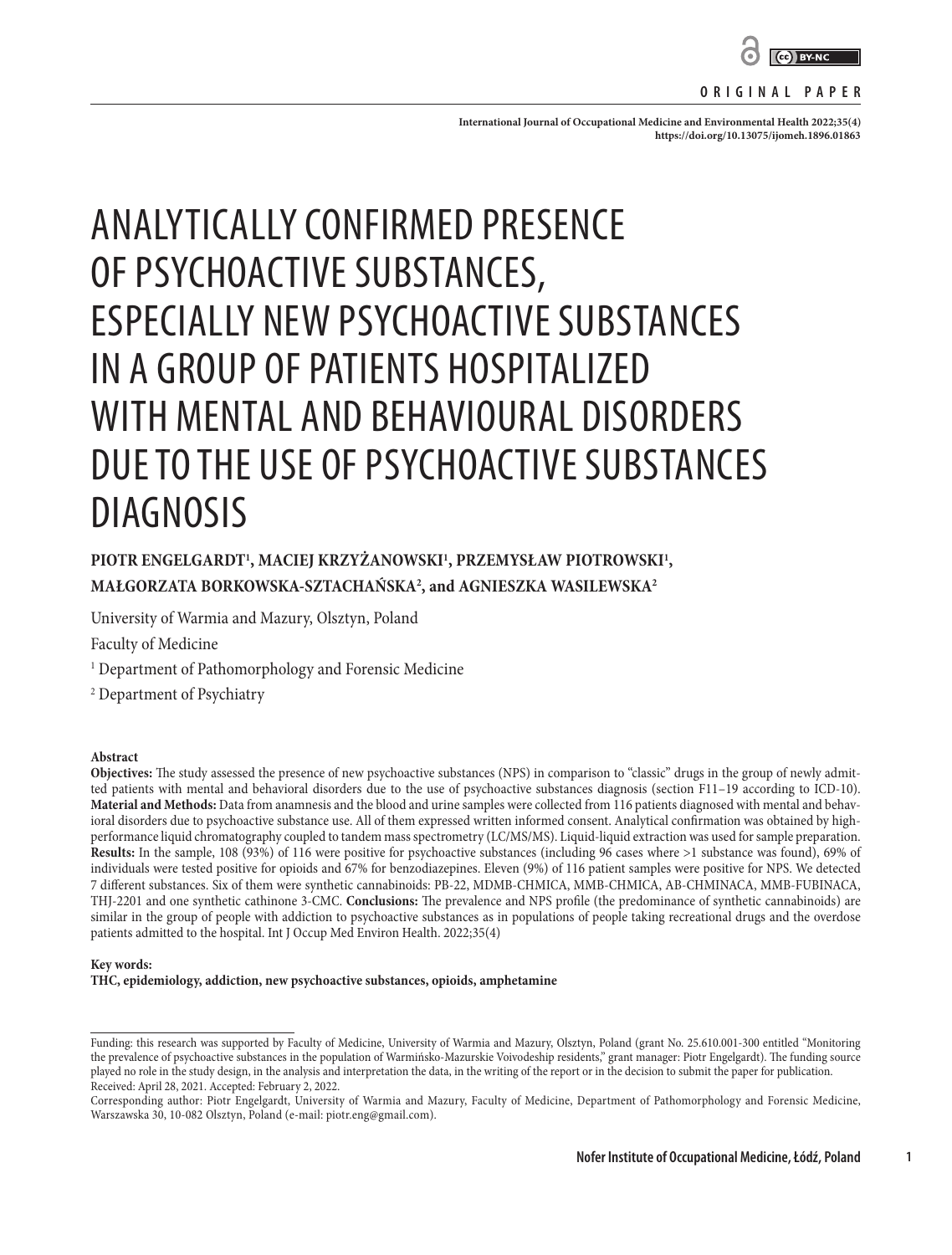# **INTRODUCTION**

It is estimated that over 96 million adults or, according to other statistics, almost a quarter of the adult population in the European Union have tried illegal substances during their lifespan [1].

The most commonly used drugs are cannabis, cocaine, amphetamine (AMF) and 3,4-methylenedioxy-methamphetamine (MDMA). However, the frequency of use for each drug varies considerably from country to country depending on the age of users [1,2].

It is estimated that 26.3% of adult Europeans (15–64 years) have had contact with cannabis in their lifetime [1].

Over the last years, environmental signals from both formal and informal research and monitoring sources have been showing critical recent developments within Europe's new psychoactive substances (NPS) market [1]. New psychoactive substances are a heterogeneous class of typically synthetic molecules including: synthetic cannabinoid receptor agonists, synthetic cathinones, amphetamine-derivatives, psychedelic phenethylamines, ketamine derivatives, novel tryptamines, synthetic opioids and sedatives (GABA-A/B agonists) [3–5]. The NPS are cheap and easily available either on the street or from websites [4–8]. In Poland, NPS are usually known under the name of "boosters".

Synthetic cannabinoid receptor agonists have been the most popular NPS in recent years. According to the current observations, they are especially popular among high-risk drug-using populations. Such groups include prisoners from approx.  $2/3$  (N = 19) of the European Monitoring Centre for Drugs and Drug Addiction (EMCDDA) reporting countries: Belgium, Bulgaria, Croatia, the Czech Republic, Finland, France, Germany, Greece, Hungary, Ireland, Italy, Latvia, Poland, Portugal, Romania, Slovenia, Sweden, Turkey and the United Kingdom [1].

The majority of research studying NPS uses questionnaires [6–11] or analyses of medical data [12,13] and concerns either recreational use or cases of acute intoxication [14].

There are many surveys available in the literature (in which data are collected during an anamnesis) describing the profile of people taking NPS in various social groups [7–13]. Such studies were conducted also on patients in psychiatric hospitals [12,13].

There are fewer studies in which the use of NPS has been confirmed by analytical methods, these studies most often relate to acute cases of intoxication in people taking these substances as recreational drugs [14–18].

Currently, there is limited literature on the socio-demographic profile of NPS consumers.

Those studies have shown that young males, abusing other (non-NPS) drugs, especially after combining some of them, are more likely to use NPS [7–16]. According to some reports, NPS users have a higher possibility of displaying risky behavior [10,11,19]. Experienced individuals with substance use disorder add NPS to typically used, illicit substances [7,19].

The group of NPS-only users is very rare. Sutherland et al. [10] found that only 5.7% of NPS users and 0.07% of the cohort group did not use drugs other than NPS.

The prevalence of NPS in the population of individuals with an addiction, often taking psychoactive substances, is poorly estimated [11]. There has been previously published a study of a similar patient cohort analyzed using the anamnesis only. In this study, 34% of the patients reported taking NPS in the past, without indicating the particular time of intake and substance type [20].

The goal of our study was to check the presence of NPS in comparison to "classic" drugs in blood and urine of the group of newly admitted patients with mental and behavioral disorders due to the use of psychoactive substances diagnosis (section F11–19 according to ICD-10).

## **MATERIAL AND METHODS**

A cross-sectional study at the Regional Psychiatric Hospital in Olsztyn, Poland, was performed to estimate the analytically confirmed prevalence of NPS in com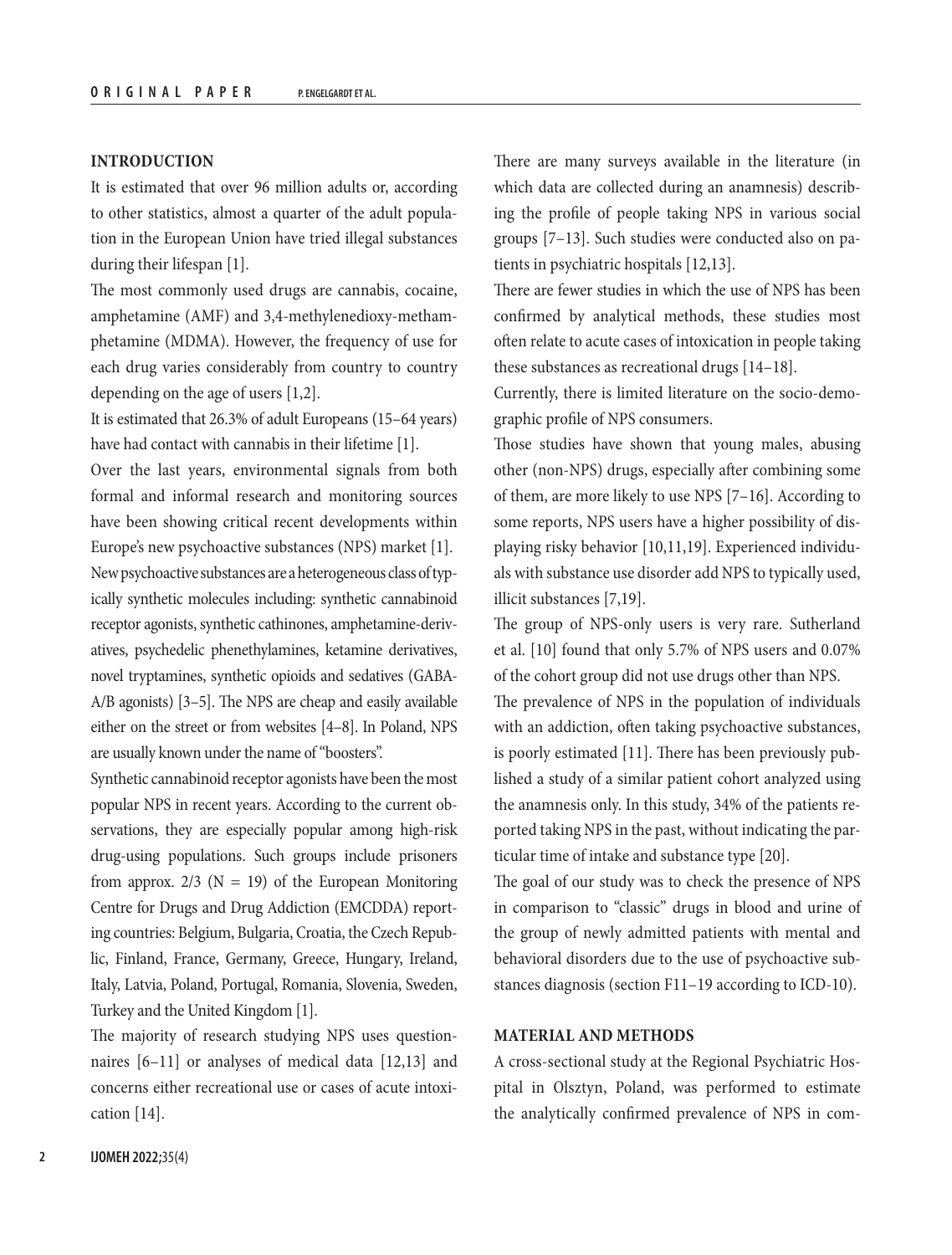parison to "classic" drugs in the population of a newly admitted patients group with mental and behavioral disorders due to psychoactive substance abuse (F11–19 section).

A group of adult patients (18–79 years old) diagnosed as individuals with substance use disorder (F11–19 according to the ICD-10) was admitted to the Regional Psychiatric Hospital in Olsztyn, Poland between September 1, 2016 and September 30, 2017. They were informed about the possibility of joining the study. After obtaining informed written consent from patients, blood and urine samples were collected.

For patients whose mental state allowed for informed consent, written consent was obtained during the examination after admission to the hospital. In such cases, samples of biological material (blood and urine) were taken after the medical examination. There were also patients who were mentally incapable of giving consent to take part in the study. In such cases, the samples of blood were taken during the blood collection for diagnostic tests. When their mental condition improved enough for them to give the written consent, their urine samples were collected. If patients refused consent, their samples were destroyed, and they were excluded from the study.

Additionally, the following data were collected from the patients' medical records: age, sex, type of admission to the hospital (emergency, elective), data on substances taken within 48 h preceding the admission to the hospital, comorbid diseases and other symptoms.

Samples of biological materials and data obtained from medical records were anonymized and marked with a unique study code.

This survey was approved by the local Bioethics Committee of the University of Warmia and Mazury in Olsztyn. Data were placed into an Excel spreadsheet using a coded ID number which could not be used to identify individual patients retrospectively. The spreadsheet was protected by a password and stored on the university servers only. The password was available only to the authors of this survey.

#### **Laboratory analysis of samples**

Since standard "classic" drugs are marked in both blood and urine, the authors also decided to analyze urine for the NPS in this survey.

The validated LC-MS/MS method was used for the blood and urine samples analysis in the conditions described below:

- Sample preparation: Liquid-liquid extraction in the mode called simplified liquid-liquid extraction was used for sample preparation. Before extraction, deuterated internal standards were added to all samples.
- Sample analysis: High-performance liquid chromatography coupled to tandem mass spectrometry (LC-MS/ MS) method was used for sample analysis. Reverse phase liquid chromatography was used for chromatographic separation. Mass spectrometry detection was used with electrospray ionization in the positive mode. Multiple reaction measurement was used for the final measurement of each monitored compound.

This analytical screening covered 36 substances including both legal and illegal drugs. These included mainly classic drugs like AMF, cannabis, opioids, benzodiazepines (BDZ) and cocaine – listed in detail in Table 1.

### **Statistical analysis**

The Fisher's exact test was used to show the differences in sex distribution between the tested groups. It was conducted due to the prevalence in expected values. The Welch test was utilized to compare the age of the patients from these groups (with NPS and without NPS) [21]. The reason for performing such analysis was the heterogeneous variances between the groups (the variance in the NPS-negative group was 229.8, while the variance in the NPS-positive group was 30.66).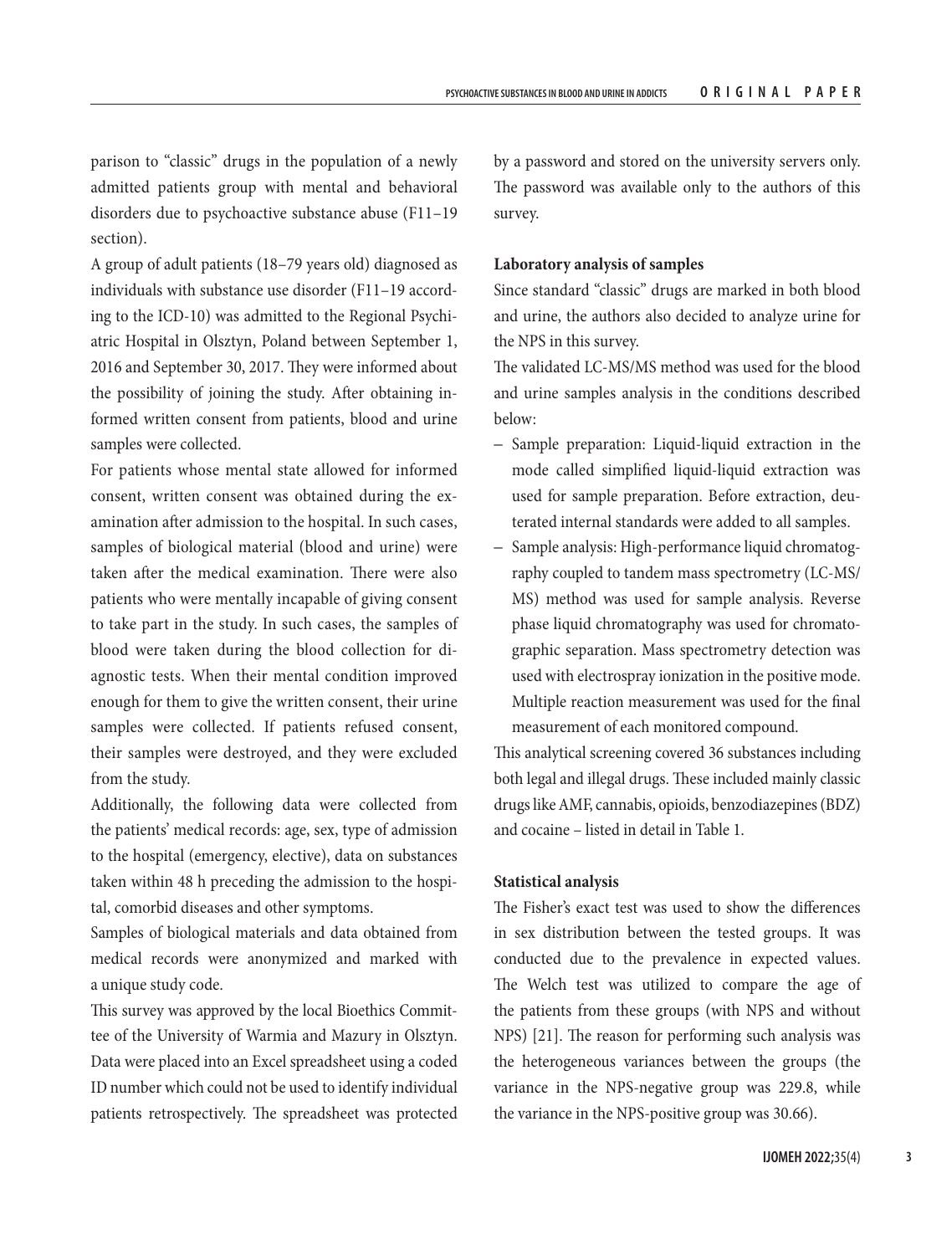| Substance        |                   |  |  |
|------------------|-------------------|--|--|
| Benzylpiperazine | 0xazepam          |  |  |
| Morphine         | Lorazepam         |  |  |
| Methamphetamine  | Temazepam         |  |  |
| Amphetamine      | Diazepam          |  |  |
| <b>MDMA</b>      | Diclazepam        |  |  |
| 3-CMC            | MMB-FUBINACA      |  |  |
| Mexedrone        | AB-CHMINACA       |  |  |
| Eutylone         | 5F-ADB            |  |  |
| Benzoylecgonine  | <b>PB-22</b>      |  |  |
| Cocaine          | <b>XLR-11</b>     |  |  |
| 3,4-DMMC         | THJ-2201          |  |  |
| Zolpidem         | MMB-CHMICA        |  |  |
| <b>Tramadol</b>  | NM-2201           |  |  |
| Fu-F             | <b>JWH-018</b>    |  |  |
| Nitrazepam       | MDMB-CHMICA       |  |  |
| Clonazepam       | <b>5F-APINACA</b> |  |  |
| Flunitrazepam    | <b>UR-144</b>     |  |  |
| Alprazolam       | <b>THC</b>        |  |  |

**Table 1.** Substances covered by analytical screening in the study on 116 patients diagnosed with mental and behavioral disorders due to psychoactive substance use, Olsztyn, Poland

3,4-DMMC – 3,4-dimethylmethcathinon; 3-CMC – 3-chloromethcathinone; Fu-F – furanyl-fentanyl; JWH-018 – 1-pentyl-3-(1-naphthoyl)indole; MDMA – 3,4-methylenedioxy-methamphetamine; THC – tetrahydrocannabinol.

#### **RESULTS**

There were 4094 patients admitted to the hospital during the study period, of which 196 were patients diagnosed with mental and behavioral disorders due to psychoactive substance use (section F11–19 of ICD-10). In total, 116 patients expressed written informed consent for the study. Table 2 presents the demographic data of the examined group. The average age was 33.6 years, the youngest patient was 18 years old and the oldest was 79 years old. Elective admissions concerned patients admitted to the Withdrawal Syndrome Treatment Unit. It is a department specializing in alcohol withdrawal syndrome including complications such as delirium or epileptic sei-

| Variable                   | Participants<br>$(N = 116)$ |      |  |
|----------------------------|-----------------------------|------|--|
|                            | n                           | $\%$ |  |
| Sex                        |                             |      |  |
| male                       | 91                          | 78   |  |
| female                     | 25                          | 22   |  |
| Age                        |                             |      |  |
| $\leq$ 20 years            | 7                           | 6    |  |
| $21 - 30$ years            | 54                          | 47   |  |
| $31 - 40$ years            | 35                          | 30   |  |
| >40 years                  | 20                          | 17   |  |
| Admission to hospital type |                             |      |  |
| emergency admission        | 67                          | 58   |  |
| elective admission         | 49                          | 42   |  |

**Table 2.** Demographic characteristic of patients in the study on mental and behavioral disorders due to psychoactive substance use, Olsztyn, Poland

zures, treatment of other alcohol psychoses, consciousness disorders and non-psychotic psychiatric disorders, detoxification. It also provides initiation of therapy for patients legally forced into rehab treatment and conducts clinic observation oriented to a forensic and psychiatric issue opinion.

Emergency admissions concerned patients presenting with the symptoms of mental disorders. Patients with acute life-threatening symptoms of intoxication are initially treated in the emergency ward and then transferred to appropriate departments depending on their specific health problem and overall condition (intensive care unit, toxicology department or others).

In the study group of 116 people, patients were found as described below:

- 14 people were diagnosed with section F11 (opioidrelated disorders);
- 8 people were diagnosed with section F13 (sedative, hypnotic, or anxiolytic related disorders);
- 14 people were diagnosed with section F15 (other stimulant related disorders);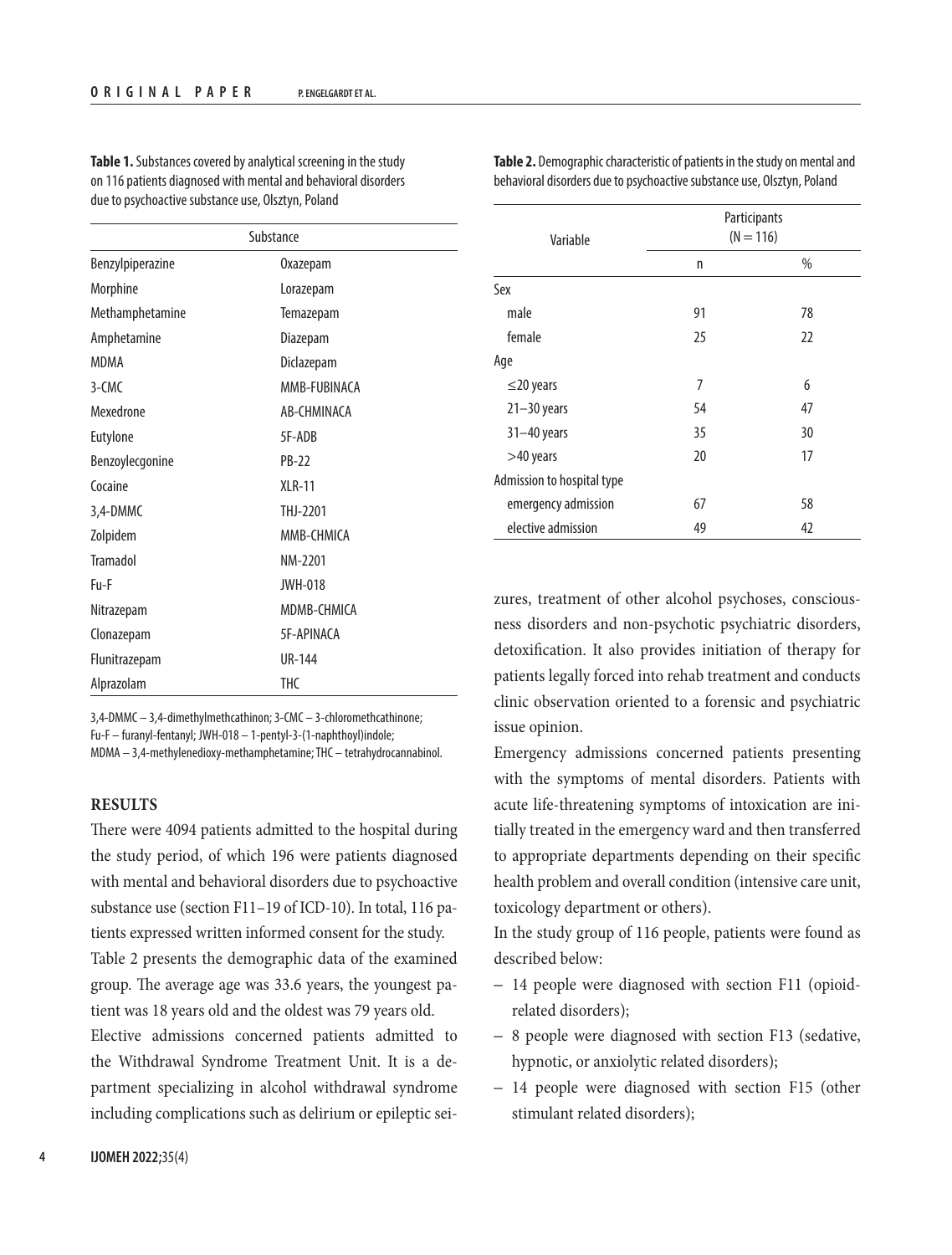#### PSYCHOACTIVE SUBSTANCES IN BLOOD AND URINE IN ADDICTS **ORIGINAL PAPER**

– 90 people were diagnosed with section F19 (other psychoactive substance-related disorders).

In 12 cases, accompanying psychiatric conditions were found in addition to those classified as F11–19. These were diseases representing the following groups:

- mood disorders F30–39 (4 cases);
- anxiety, dissociative, stress-related, somatoform and other nonpsychotic mental disorders F40–48 (1 case);
- mental disorders due to known physiological conditions F01–09 (3 cases);
- schizophrenia F20 (2 cases);
- disorders of adult personality and behavior F60–69 (1 case).

What is more, 2 people were diagnosed with comorbid alcohol related disorders – F10 according to the ICD-10.

# **Analysis of patients' medical records**

For the purpose of this study, the authors arbitrarily decided to include data from the anamnesis regarding psychoactive substances that have been taken in the last 48 h. Forty-six patients denied using any illicit substances, 55 patients gave information about the intake of one psychoactive substance, and 15 patients reported taking >1 substance. In Poland, NPS are commonly referred to as "boosters," which explains why only 2 subjects were able to give the proper name of the substance used (mephedrone). That is the reason the NPS group was treated homogeneously with no detailed distinction between particular substances. In the group of patients declaring the use of opioids, there were both heroin and "compote" (a homemade extract of opioid alkaloids obtained from poppy straw decoction aka "Polish heroin") users as well as tramadol users. Also, the people who declared taking various drugs belonging to the BDZ group were treated as one group.

There were also 3 specific cases of various chemicals use, among others, volatile solvents (1 case), Z-drugs (2 cases). These results are shown in Figure 1.



AMF – amphetamine; BDZ – benzodiazepines, NPS – new psychoactive substances.

**Figure 1.** Last 48 h self-reported substance use in patients diagnosed with mental and behavioral disorders due to psychoactive substance use, Olsztyn, Poland

Symptoms were reported in 73 out of 116 patients during the physical examination. The range of symptoms represented by the patients was non-specific according to the type of intoxicating substances they had taken. Patients may have had one or several symptoms, or they could have no symptoms at all. Assessment of symptoms due to the above-mentioned conditions of this group (part of the group of elective admissions, individuals with substance use disorder – the possibility of developing tolerance) was not justified in this case. Symptoms in such cases may result from both the intake of any psychoactive substance and also be a consequence of addiction.

#### **Results of blood and urine analysis**

Only in 8 cases (7%) from the group of patients blood and urine tests did not show any of the psychoactive substances they were tested for. All patients with negative blood and urine tests belonged to the group of planned admissions.

In 12 (11%) out of 108 positive cases, only one substance was present. In the rest of the patients, >1 substance was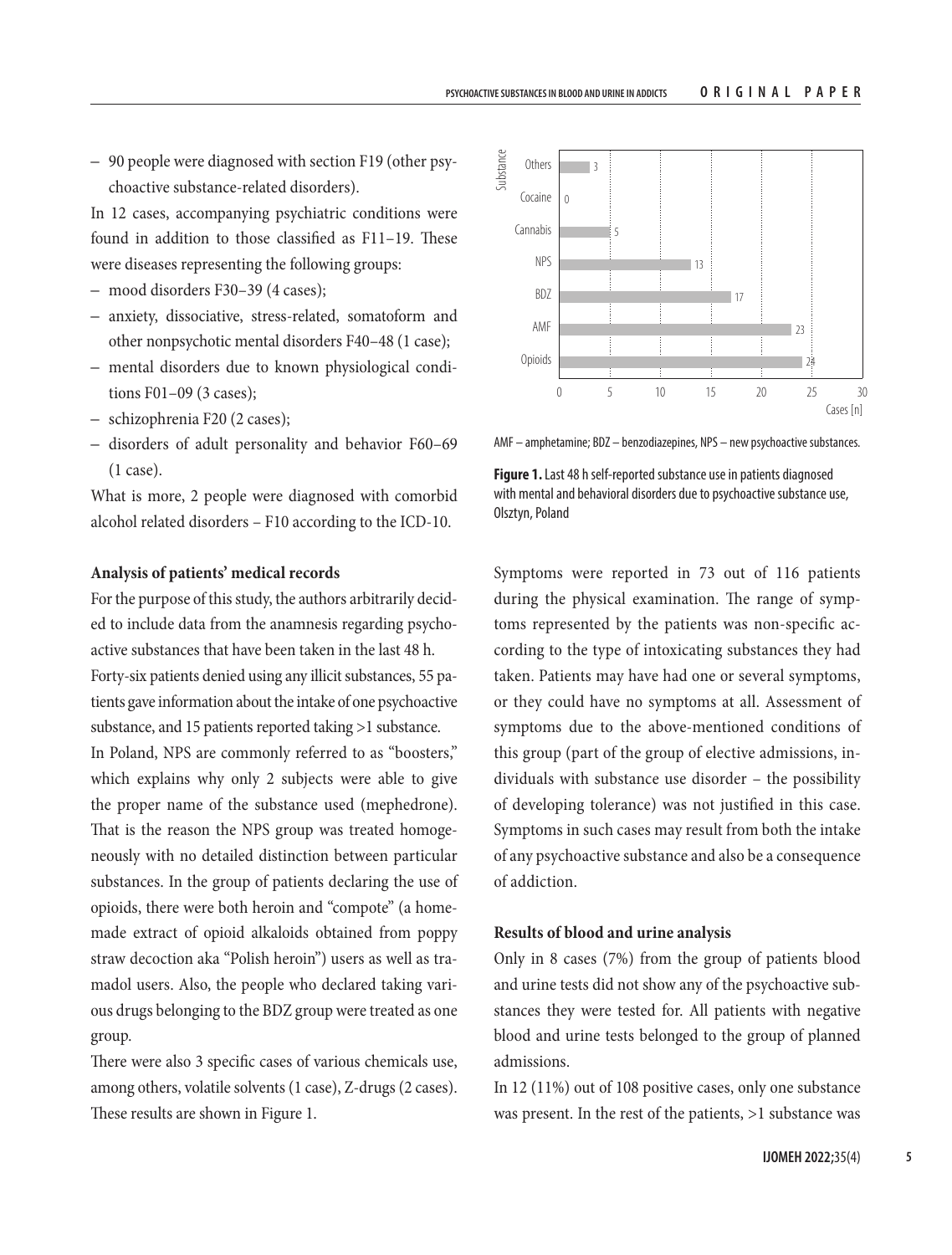

MDMA – 3,4-methylenedioxy-methamphetamine; MET – methamphetamine. Other abbreviations as in Figure 1.



detected, while in single cases patients were positive for even 5 different groups of substances (NPS, AMF, BDZ, opioids, cannabis).

Apart from the substances representing the groups included in the questionnaire, the authors have also observed the presence of MDMA – 2 cases and methamphetamine  $(MET) - 1$  case.

The results of blood and urine analysis of substances detected in this sample are presented in Figure 2.

New psychoactive substances were detected in 11 patients (including 3 different substances in 1 patient, 2 substances in 2 patients, and 1 substance in 8 patients). The following NPS were detected: MMB-CHMICA (2 cases), 3-chloromethcathinone (3-CMC) (2 cases), Ab-CHMINACA (2 cases), MDMB-CHMICA (3 cases), THJ-2201 (1 case), MMB FUBINACA (2 cases), PB-22 (4 cases). All detected NPS, except 3-CMC belonged to the synthetic cannabinoid group. In turn, 3-CMC, belonged to the group of synthetic cathinones.

In 5 cases, NPS was only found in the blood, in 3 cases only in the urine, while in 3 other cases it was found both in the blood and urine. Of these, in the latter group, other NPS were present in the urine and others in the blood.

The detailed information concerning NPS-positive cases is presented in Table 3.

In the group of 11 patients whose samples were positive for NPS, only 3 in anamnesis declared that they had taken these drugs. Two of them were admitted in emergency mode and 1 in elective mode.

A wide range of symptoms was found in the clinical examination of 10 patients from the NPS-positive group. These included: depressed mood, gait disturbances, tachycardia, agitation, weakness, insomnia, anxiety, fear, hallucination.

These symptoms were not typical for any specific group of psychoactive substances.

Due to discrepancies between anamnesis and analytical results, the authors decided to examine the data from toxicology tests of a group of patients declaring NPS intake during anamnesis. In a group of 13 patients who declared taking NPS, these substances were detected in the blood or urine of only 3 of them.

There has been a comparison made between NPS-negative and NPS-positive groups concerning the demographical data, as shown in Table 4.

The authors have not observed statistically significant differences in sex distribution between the study groups ( $p =$ 0.564, Fisher's exact test). The age analysis showed that the average age of patients who took NPS was 27.6 years (range 19–35 years). Such patients were usually 9 years younger than NPS-negative patients. This difference was statistically significant ( $t = 3.22$ ,  $p = 0.003$ , Welch's t-test). The analysis of the age range showed that the percent-

age of NPS-positive patients was higher in younger age groups. There were no cases of NPS use in patients >40 years.

The authors have reported a slightly higher percentage of emergency admissions in the NPS-positive group compared to the NPS-negative. Due to the small number of patients in the examined group, this difference was not statistically significant ( $p = 0.758$ , Fisher's exact test).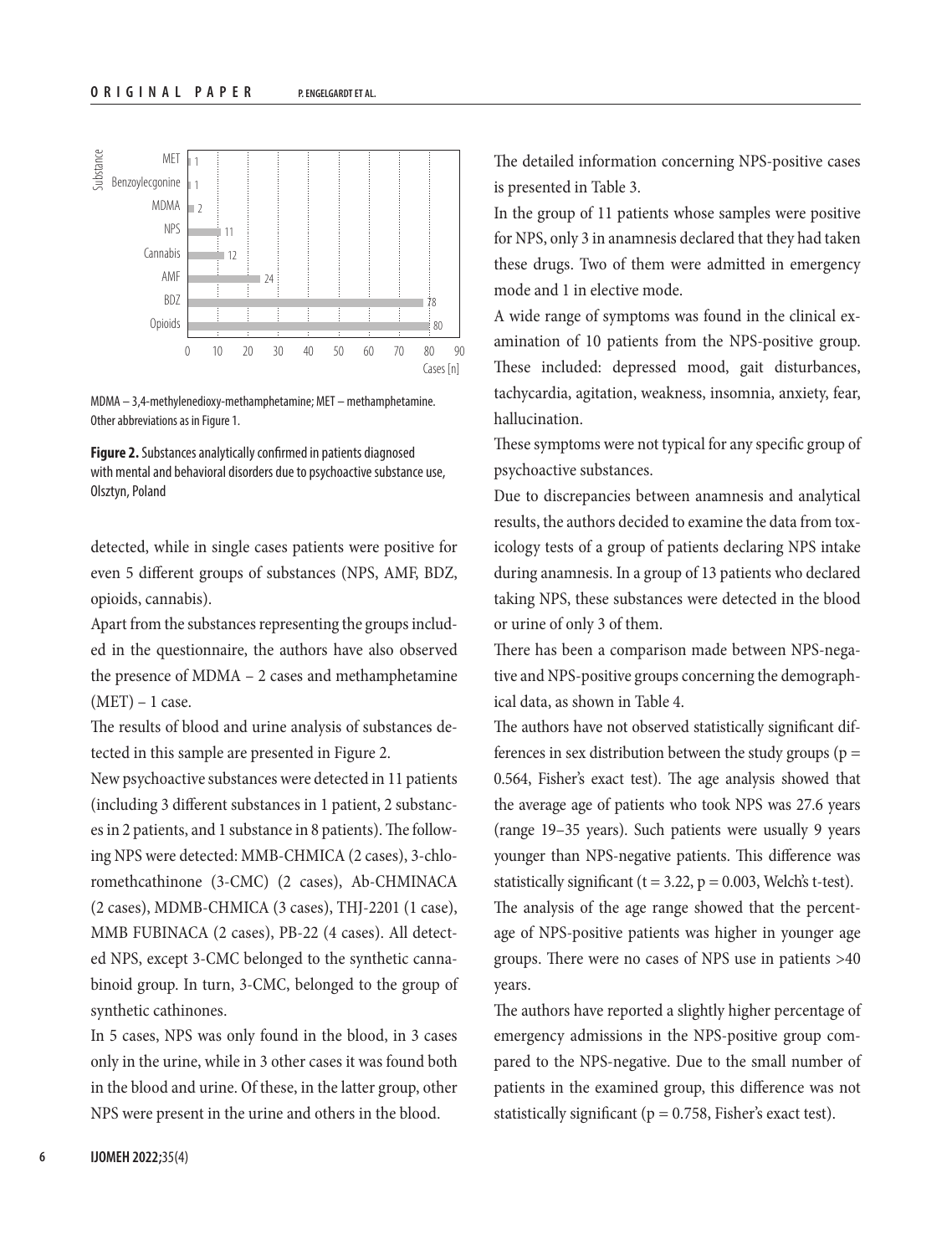| Psychiatric<br>diagnosis | Self-reported    | Analysis results              |                                    | <b>Abnormalities</b>                 | Participants<br>$(N = 11)$ |                | Admission |
|--------------------------|------------------|-------------------------------|------------------------------------|--------------------------------------|----------------------------|----------------|-----------|
|                          | substance use    | blood                         | urine                              | on the medical examination           | sex                        | age<br>[years] | type      |
| F06.3, F13.3             | BDZ              | MMB-FUBINACA, BDZ             |                                    | depressed mood,<br>gait disturbances | male                       | 34             | elective  |
| F <sub>19.3</sub>        | none             | THJ-2201                      | tramadol, BDZ                      | lack of symptoms                     | male                       | 24             | elective  |
| F <sub>19.2</sub>        | AMF,<br>cannabis | PB-22, tramadol, AMF,<br>BDZ, | tramadol, AMF,<br>THC-COOH         | tachycardia, agitation               | male                       | 29             | emergency |
| F <sub>19.3</sub>        | AMF, NPS         | MMB-FUBINACA, AMF,<br>BDZ     | AMF, tramadol, 3-CMC,<br>BDZ       | agitation                            | male                       | 25             | emergency |
| F11.3                    | opioids          | PB-22, tramadol, BDZ,         | tramadol, BDZ                      | weakness, depressed mood             | male                       | 30             | elective  |
| F19.4                    | none             | PB-22, AMF, BDZ               |                                    | hallucinations                       | male                       | 32             | emergency |
| F <sub>19.3</sub>        | none             | PB-22, BDZ                    | MDMB-CHMICA,<br>tramadol, BDZ      | insomnia, anxiety,<br>agitation      | male                       | 19             | emergency |
| F <sub>19.3</sub>        | AMF              | AMF                           | 3-CMC, AMF, tramadol               | fear, anxiety                        | female                     | 24             | emergency |
| F <sub>19.3</sub>        | NPS, AMF         | AMF, BDZ                      | AB-CHMINACA, AMF,<br>tramadol, BDZ | hallucination                        | male                       | 35             | emergency |
| F19.3                    | none             |                               | MMB-CHMICA,<br>tramadol, morphine  | fear, anxiety                        | male                       | 20             | emergency |
| F19.3                    | <b>NPS</b>       | AMF, MDMB-CHMICA,             | AB-CHMINACA,<br>MMB-CHMICA, AMF    | weakness, anxiety<br>depressed mood  | female                     | 32             | elective  |

**Table 3.** Characteristic of patients with analytically confirmed NPS use in a blood/urine sample and diagnosed with mental and behavioral disorders due to psychoactive substance use, Olsztyn, Poland

Abbreviations as in Figure 1.

# **DISCUSSION**

This article aimed to assess the analytically confirmed presence of psychoactive substances, especially NPS in a specific group of inpatients with mental and behavioral disorders due to psychoactive substance use.

As expected by the authors, "old type," "classic" drugs were dominating the study material. Only in 8 patients were none of the tested substances detected in the blood or urine. The current data concerning the popularity of individual drug groups differ from the data for the whole of Europe, where cannabis dominates, followed by cocaine and AMF [1].

In the current study group, opioids (69%) and BDZ (67%) dominated, followed by AMF (21%) and cannabis (10%). New psychoactive substances were detected in the blood

or urine in 11 patients (9% of cases). The significant contribution of opioids might be caused by the high addictive potential of this group. In the case of BDZ, it is due to high availability and popularity.

Interestingly, numerous studies have shown that opioid overdose over the years has been the main cause of death in cases of fatal poisoning in the population of drug individuals with substance use disorder in many countries [22].

The NPS were detected in 11 subjects, which constituted 9% of cases. The similar study, based only on anamnesis data, showed that 34% of the patients revealed contact with NPS in their lifespan [20]. The results of the toxicological analysis confirmed the presence of NPS in the blood or urine of 9% of tested patients. In our view,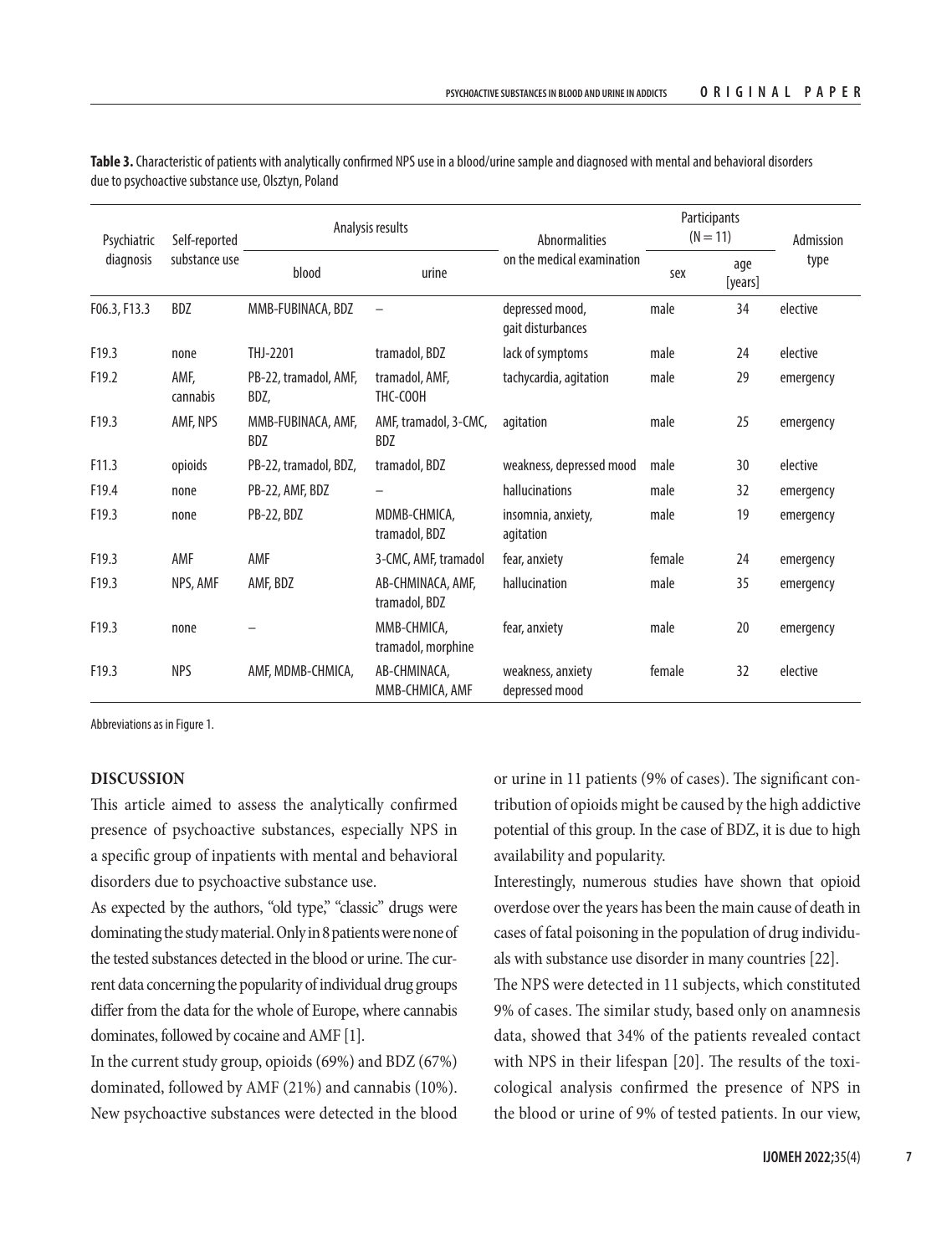| Variable                           | Participants<br>$(N = 116)$ |              |  |  |
|------------------------------------|-----------------------------|--------------|--|--|
|                                    | NPS-negative                | NPS-positive |  |  |
| Sex [n (%)]                        |                             |              |  |  |
| male                               | 82 (78)                     | 9(82)        |  |  |
| female                             | 23 (22)                     | 2(18)        |  |  |
| Age [years] (M)                    | 34.9                        | 27.6         |  |  |
| $\leq$ 20 years [n(%)]             | 5(5)                        | 2(18)        |  |  |
| $21 - 30$ years $[n(\%)]$          | 49 (45)                     | 5(46)        |  |  |
| $31 - 40$ years $[n(\%)]$          | 32(30)                      | 4(36)        |  |  |
| $>$ 40 years [n(%)]                | 20(19)                      | 0(0)         |  |  |
| Admission to hospital type [n (%)] |                             |              |  |  |
| emergency admission                | 60 (57)                     | 7 (64)       |  |  |
| elective admission                 | 45 (43)                     | 4 (36)       |  |  |

**Table 4.** Demographic characteristics and type of admission of NPS-positive and NPS-negative patients diagnosed with mental and behavioral disorders due to psychoactive substance use, Olsztyn, Poland

such differences could be explained by the following reasons:

- In a given study the results included the use of NPS in general, regardless of the time (the examined patients could have taken NPS recently as well as in the distant past). Whereas, in the current study the authors analyzed only the blood and urine samples, which means that only the recent period was taken into account.
- A relatively narrow toxicological panel was utilized in the current study. Due to this, it cannot be excluded that some substances that had been taken could not be detected as they were not included in the screening.

Comparing the results of the current study with other studied populations, the results show a slightly higher number of NPS-positive results than in the groups of patients with recreational toxicity described by Vallersnes et al. [18], who detected NPS in 8% of cases. In contrast, Dines et al. [2] in a large multicentre study detected NPS in 5.6% of patients with overdose. In turn, a higher percentage of NPS-positive results in the event of an overdose of 14% of patients was obtained in the STRIDA project [15,16].

Among the substances detected in the study, SCRAs were prevailing. The SCRAs were especially popular at that time [1,10,12,17,18].

The analysis of the demographic data showed that the NPS-positive group was younger than the NPS-negative group. The difference was found to be statistically significant ( $t = 3.22$ ,  $p = 0.003$ , Welch's t-test). This observation tallies with the data from other studies [7–16]. What is more, the frequency of emergency admissions of NPS-positive patients was slightly higher than those of NPS-negative. However, in this case, the difference was not statistically significant ( $p = 0.758$ , Fisher's exact test). The reason for the lack of statistical significance may be the small sample of NPS-positive people.

Large discrepancies were noted between the data obtained from the anamnesis and analytical tests regarding the type of psychoactive substances used. The reasons for this may be:

- subjects could take substances that were not included in the spectrum of the analysis, or
- as noted earlier, in Poland NPS constitute a large and diverse group of substances lumped together as "boosters."

In addition, in the case of an illegal market, substances other than those declared by the seller are often bought. Therefore, it cannot be ruled out that some of those declaring taking NPS have actually taken substances classified as "classic" drugs, e.g., AMF. For example, often dried material of cannabis advertised as natural marijuana can be enriched with its synthetic derivatives, which could explain the case of a patient No. 3 who reported that she had taken cannabis and was diagnosed with PB-22 [23]. Other reasons include:

- subjects who have a problem with substance abuse may be uncertain of the time they last took NPS,
- the time of drug elimination from the bloodstream and urine in many NPS has not been established.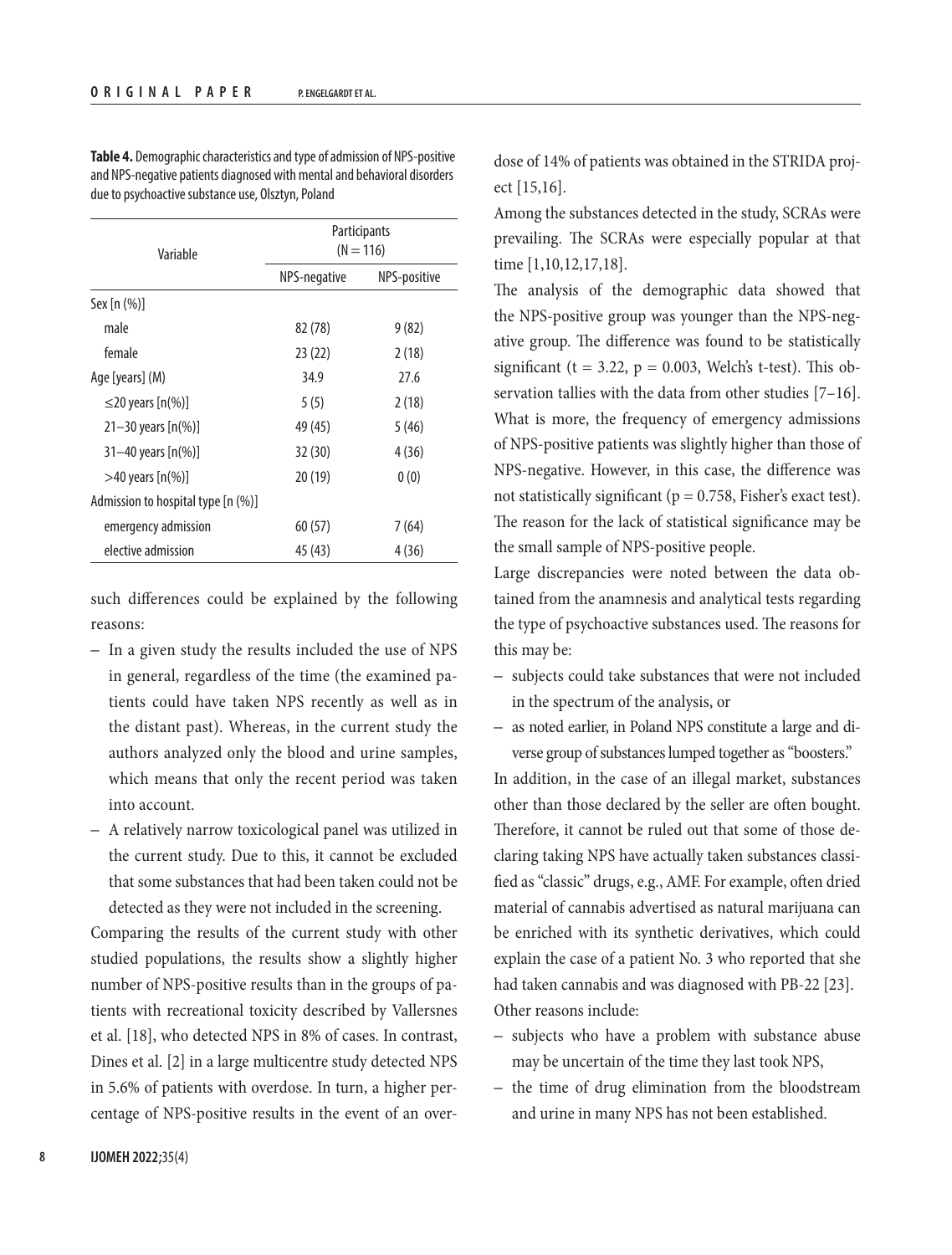Regardless of attempts to explain the discrepancies found, such results indicate that anamnesis data on ingested substances should be treated with extreme caution.

The correlation between psychiatric diseases and consumption of "classic" psychoactive substances (alcohol, cannabis, opioids, and cocaine) are common and well documented [7]. Recent studies have noted a similar pattern for NPS abuse [9,10]. Consumption of traditional psychoactive substances (alcohol, cannabis, opioids, and cocaine) often co-occurs with other psychiatric disorders [10,24,25]. Potential NPS consumers are also found among psychiatric patients [26]. Literature, in turn, shows that the incidence of psychiatric diseases ranges from 30.5% [27] to 45% [28] in the population of people using drugs.

Meanwhile, in the current study, only one person had been diagnosed with psychiatric comorbidities (9%) in the NPS-positive group and in the whole group, there were 12 such cases (10%). The authors have not determined the reason for this discrepancy. It may be due to a different research methodology (in the case of the cited papers, the results were based on medical anamnesis data).

# **Limitations**

There are some limitations to the study which need to be mentioned.

The first limitation is the relatively narrow toxicological panel. It includes 36 substances such as "old type classic" drugs and NPS. These substances have been selected as the most commonly used based on patient declarations and authors' professional experience. For this reason, it cannot be excluded that some patients may have taken drugs which the authors did not screen for.

The next issue is related to the scope of information obtained from the respondents. One of the questions was: "Have you taken any psychoactive substances in the last 48 h?"

The pharmacokinetics of many illicit substances are known and well described, but for others such as NPS, this knowledge is poor. For this reason, the authors had to determine

the group of patients arbitrarily in terms of consumption time. It is, therefore, possible that some of the substances may not have been detected. At this point, it should be noted that the studied group of patients often do not have a very reliable approach to the sense of the passage of time. Hence, some simplification was made and the value of 48 h was arbitrarily assumed for the entire study group. It should be noted that in the case of classic drugs, the duration of their maintenance in urine or blood is established and may even be longer (especially BDZ, cannabis) than 48 h [29]. Therefore, in the case of substances other than NPS, the compatibility between anamnesis data and analytical results was not analyzed.

The last, but not least possible limitation of this study is the small size of the study group of patients, which consisted of only 116 people.

# **CONCLUSIONS**

Classic drugs and medications like opioids and BDZ dominated in the examined material. New psychoactive substances were found in 9% of patients in this group. The NPS presence with the predominance of synthetic cannabinoids was similar in the group of patients addicted to psychoactive substances as, for example, in the population of recreational drug users or the population of patients with overdose.

#### **REFERENCES**

- 1. European Monitoring Centre for Drugs and Drug Addiction [Internet]. Lisbon: The Organization; 2017 [cited 2021 March 1]. European Drug Report: Trends and Developments. Available from: [http://www.emcdda.europa.eu/publications/](http://www.emcdda.europa.eu/publications/edr/trends-developments/2017_en) [edr/trends-developments/2017\\_en](http://www.emcdda.europa.eu/publications/edr/trends-developments/2017_en).
- 2. Dines AL, Wood DM, Yates Ch, Heyerdahl F, Hovda KE, Giraudon I, et al. Euro-DEN Research Group. Acute recreational drug and new psychoactive substance toxicity in Europe: 12 months data collection from the European Drug Emergencies Network (Euro-DEN). Clin Toxicol (Phila). 2015;53(9): 893-900.<https://doi.org/10.3109/15563650.2015.1088157>.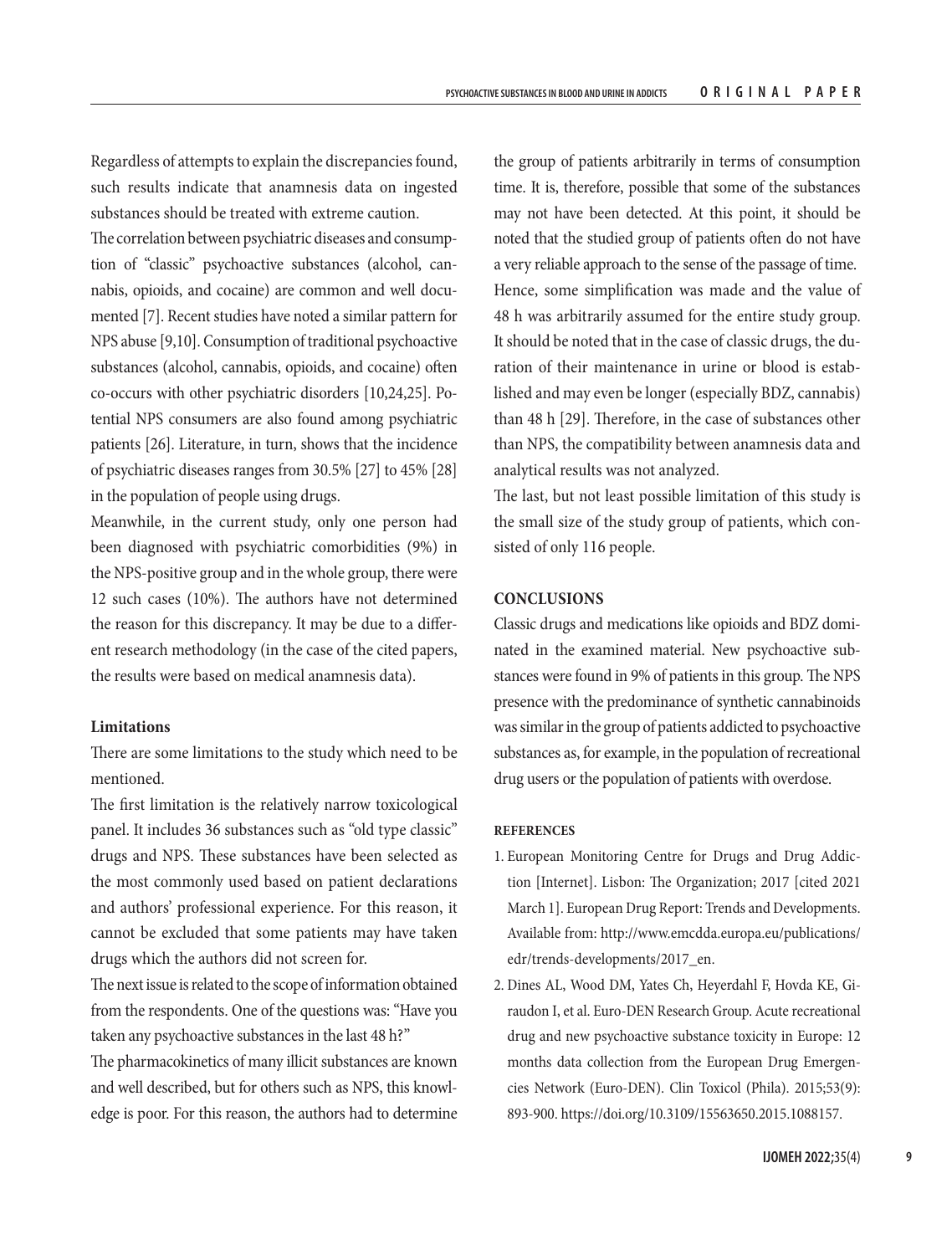- 3. Abdulrahim D, Bowden-Jones O. On Behalf of the NEPTUNE Expert Group. Guidance on the Management of Acute and Chronic Harms of Club Drugs and Novel Psychoactive Substances. Novel Psychoactive Treatment UK Network (NEP-TUNE) [Internet]. London; 2015 [cited 2021 March 1]. Available from: [http://neptune-clinical-guidance.co.uk/wp-content/](http://neptune-clinical-guidance.co.uk/wp-content/uploads/2015/03/NEPTUNE-Guidance-March-2015.pdf) [uploads/2015/03/NEPTUNE-Guidance-March-2015.pdf](http://neptune-clinical-guidance.co.uk/wp-content/uploads/2015/03/NEPTUNE-Guidance-March-2015.pdf).
- 4. Schifano F, Orsolini L, Duccio Papanti G, Corkery JM. Novel psychoactive substances of interest for psychiatry. World Psychiatry. 2015;14:15-26. [https://doi.org/10.1002/wps.20174.](https://doi.org/10.1002/wps.20174)
- 5. Miliano C, Serpelloni G, Rimondo C, Mereu M, Marti M, De Luca MA. Neuropharmacology of New Psychoactive Substances (NPS): Focus on the Rewarding and Reinforcing Properties of Cannabimimetics and Amphetamine-Like Stimulants. Front Neurosci. 2016;10,153. [https://doi.org/10.](https://doi.org/10.3389/fnins.2016.00153) [3389/fnins.2016.00153](https://doi.org/10.3389/fnins.2016.00153).
- 6. Martinotti G, Lupi M, Carlucci L, Cinosi E, Santacroce R, Acciavatti T, et al. Novel psychoactive substances: use and knowledge among adolescents and young adults in urban and rural areas. Hum Psychopharmacol. 2015;30:295-301. [https://doi.org/10.1002/hup.2486.](https://doi.org/10.1002/hup.2486)
- 7. Martinotti G, Lupi M, Acciavatti T, Cinosi E, Santacroce R, Signorelli MS, et al. Novel psychoactive substances in young adults with and without psychiatric comorbidities. BioMed Res Int. 2014;2014:815424.<https://doi.org/10.1155/2014/815424>.
- 8. Burns L, Roxburgh A, Matthews A, Bruno R, Lenton S, Van Buskirk J. The rise of new psychoactive use in Australia. Drug Test Anal. 2014;6:846-849. [https://doi.org/10.1002/](https://doi.org/10.1002/dta.1626) [dta.1626](https://doi.org/10.1002/dta.1626).
- 9. Palamar JJ. Bath salt use among a nationally representative sample of high school seniors in the United States. Am J Addict. 2015;24(6):488-491. [https://doi.org/10.1111/](https://doi.org/10.1111/ajad.12254) [ajad.12254](https://doi.org/10.1111/ajad.12254).
- 10. Sutherland R, Peacock A, Roxburgh A, Barratt MJ, Burns L, Bruno R. Typology of new psychoactive substance use among the general Australian population. Drug Alcohol Depend. 2018;188:126-134. [https://doi.org/10.1016/j.drugalcdep.2018.](https://doi.org/10.1016/j.drugalcdep.2018.03.034) [03.034](https://doi.org/10.1016/j.drugalcdep.2018.03.034).
- 11. Sutherland R, Peacock A, Whittaker E, Roxburgh A, Lenton S, Matthews A, et al. New psychoactive substance use among regular psychostimulant users in Australia, 2010-2015. Drug Alcohol Depend. 2016;161:110-118. [https://doi.org/10.1016/](https://doi.org/10.1016/j.drugalcdep.2016.01.024) [j.drugalcdep.2016.01.024](https://doi.org/10.1016/j.drugalcdep.2016.01.024).
- 12. Stanley JL, Mogford DV, Lawrence RJ, Lawrie SM. Use of novel psychoactive substances by inpatients on general adult psychiatric wards. BMJ Open. 2016;6(5):e009430. [https://](https://doi.org/10.1136/bmjopen-2015-009430) [doi.org/10.1136/bmjopen-2015-009430](https://doi.org/10.1136/bmjopen-2015-009430).
- 13. Bennett KH, Hare HM, Waller RM, Alderson HL, Lawrie S. Characteristics of NPS use in patients admitted to acute psychiatric services in Southeast Scotland: a retrospective cross-sectional analysis following public health interventions. BMJ Open. 2017;3;7(12):e015716. [https://doi.org/10.](https://doi.org/10.1136/bmjopen-2016-015716) [1136/bmjopen-2016-015716.](https://doi.org/10.1136/bmjopen-2016-015716)
- 14. Liakoni E, Dolder PC, Rentsch KM, Liechti ME. Presentations due to acute toxicity of psychoactive substances in an urban emergency department in Switzerland: a case series. BMC Pharmacol Toxicol. 2016;17(1):25. [https://doi.org/10.](https://doi.org/10.1186/s40360-016-0068-7) [1186/s40360-016-0068-7](https://doi.org/10.1186/s40360-016-0068-7).
- 15. Helander A, Bäckberg M, Hultén P, Al-Saffar, Beck O. Detection of new psychoactive substance use among emergency room patients: Results from the Swedish STRIDA project. Forensic Sci Int. 2014;243:23-29. [https://doi.org/10.1016/](https://doi.org/10.1016/j.forsciint.2014.02.022) [j.forsciint.2014.02.022](https://doi.org/10.1016/j.forsciint.2014.02.022).
- 16. Helander A, Bäckberg M. Epidemiology of NPS Based Confirmed Overdose Cases: The STRIDA Project. In: Maurer HH, Brandt SD, editors. New Psychoactive Substances. Handbook of Experimental Pharmacology. Springer; 2018.
- 17. Abouchedid R, Hudson S, Thurtle N, Yamamoto T, Ho JH, Bailey G, et al. Analytical confirmation of synthetic cannabinoids in a cohort of 179 presentations with acute recreational drug toxicity to an Emergency Department in London, UK in the first half of 2015. Clin Toxicol. 2017;55(5): 338-345. <https://doi.org/10.1080/15563650.2017.1287373>.
- 18. Vallersnes OM, Persett PS, Øiestad EL, Karinen R, Heyerdahl F, Hovda KE. Underestimated impact of novel psychoactive substances: laboratory confirmation of recreational